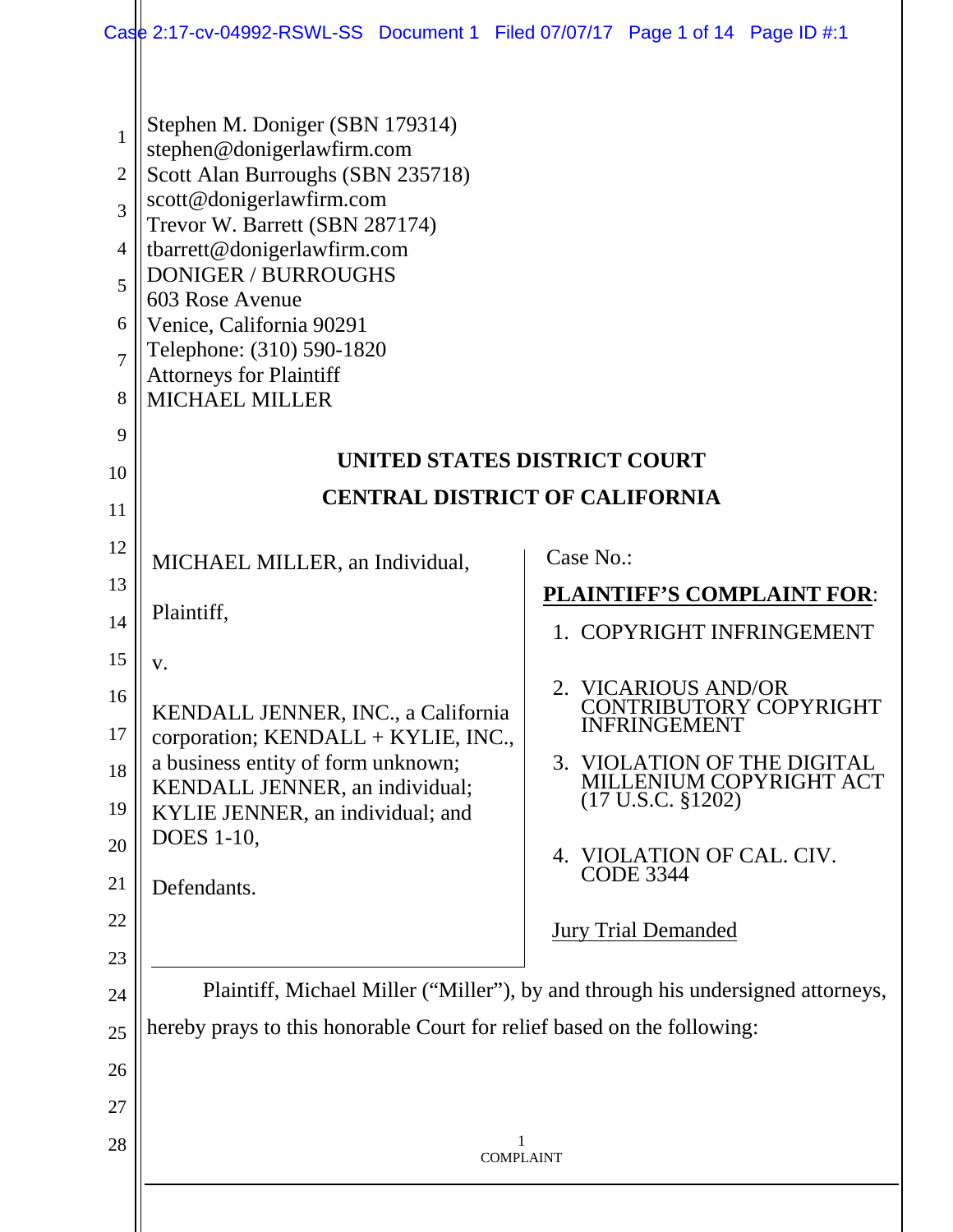## 1

### **INTRODUCTION**

2 3 4 5 6 7 8 9 Miller is a renowned professional photographer with a remarkable body of work, having created numerous compelling and intimate images of artists, performers, and celebrities, amongst other subjects. A\$AP Rocky, Jack Nicholson, Eazy E, Angelina Jolie, and Tupac Shakur are some of the personalities depicted in his portfolio. He has also collaborated with high-level brands such as Ferrari and Puma, published two books of his work, and will exhibit his Shakur photographs at the California African American Museum, the Getty Institute Museum, and the New York Public Library.

10 11 12 13 Defendants Kendall Jenner ("Kendall") and Kylie Jenner ("Kylie") are internet and reality television personalities who are known for their ostentations displays of wealth on social media. Miller at no time sought to associate his work with Kendall or Kylie or any of their companies.

14 15 16 17 18 19 20 21 And with good reason – an association with Kendall is particularly problematic given that she was complicit in not one but two of the worst public relations disasters in recent memory. First, she appeared to resolve certain issues of racial and societal strife through the conveyance of a carbonated beverage in an ad campaign that the *New York Times* noted "trivialized the widespread protests against the killings of black people by the police."<sup>[1](#page-1-0)</sup> Then, she was engaged to promote a disastrous music festival that is now the subject of numerous lawsuits and at least one Federal indictment and which "could be the biggest scam of the year.]"

22

23 Now, Kendall and Kylie have misappropriated and wrongfully exploited at least two original photographs of late hip hop artist Tupac Shakur, slapping the iconic

24

28

<span id="page-1-1"></span><span id="page-1-0"></span>25 26 27 -<sup>1</sup> https://www.nytimes.com/2017/04/05/business/kendall-jenner-pepsi-ad.html <sup>2</sup> http://www.vanityfair.com/news/2017/06/fyre-festival-billy-mcfarland-millennialmarketing-fiasco

> $\mathfrak{D}$ COMPLAINT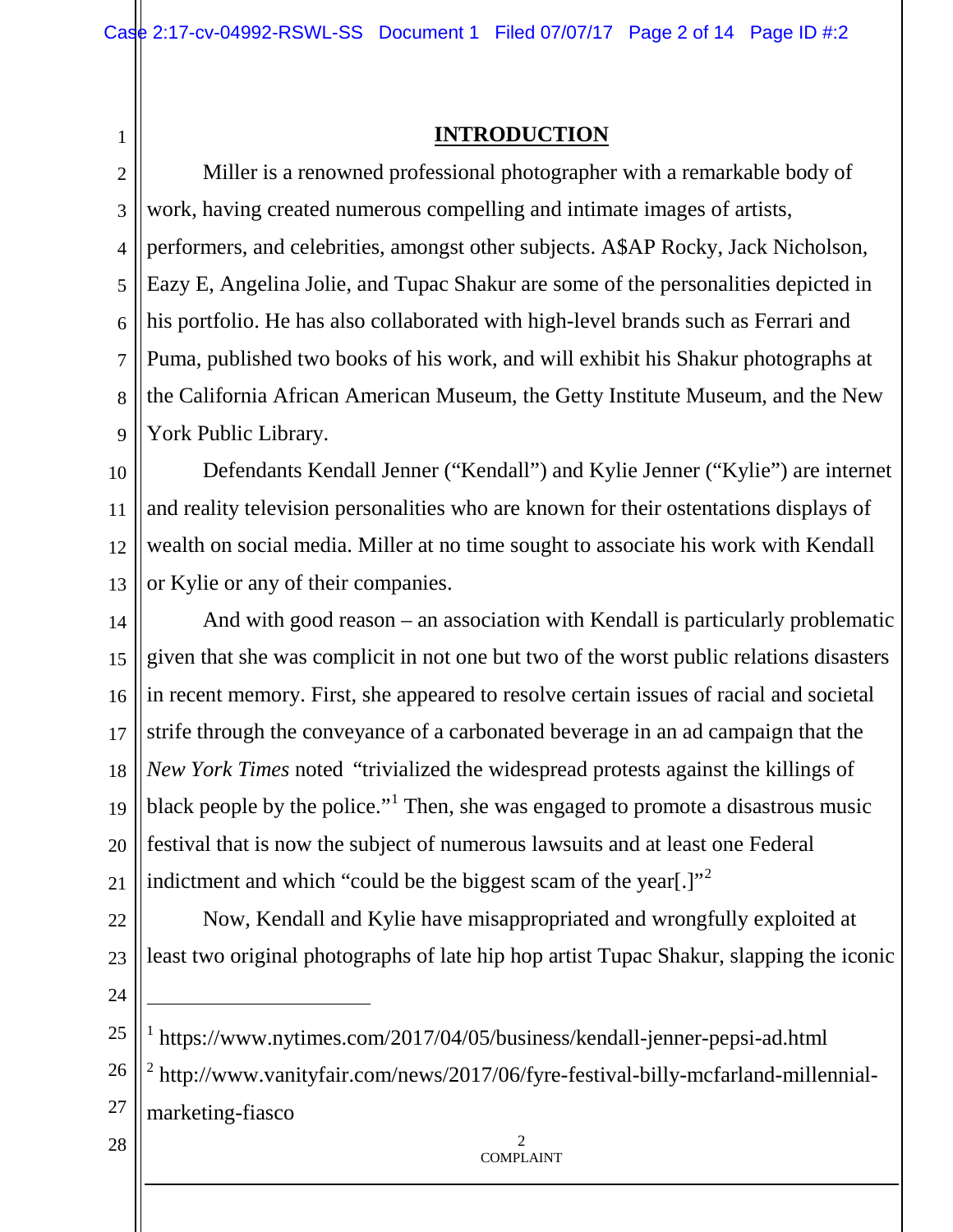1 photographs on garments and overlaying them with dubious imagery and text.

2 3 Kendall and Kylie then offered these garments for sale to their fans for more than a hundred dollars per item.

4 5 6 7 Miller created two of the Shakur photographs that were misappropriated by Kendall and Kylie, who at no times notified Miller that they intended to exploit his photography, let alone obtained his authorization. This unauthorized usage constituted copyright infringement, amongst other things, as set forth below.

8

#### **JURISDICTION AND VENUE**

9 10 1. This action arises under the Copyright Act of 1976, Title 17 U.S.C., §§ 101, *et seq*, and Cal. Civ. Code 3344(a).

11 12 2. This Court has federal question jurisdiction under 28 U.S.C. § 1331 and 1338 (a) and (b).

13 14 15 3. Venue in this judicial district is proper under 28 U.S.C. § 1391(c) and 1400(a) in that this is the judicial district in which a substantial part of the acts and omissions giving rise to the claims occurred.

16

28

### **PARTIES**

17 18 4. Miller is an individual residing in the state of California in the United States.

19 20 21 22 5. Plaintiff is informed and believes and thereon alleges that Defendant Kendall Jenner, Inc. ("KJI") is a California corporation, with its principal place of business located at 21731 Ventura Boulevard, Suite 300, Woodland Hills, California 91364.

23 24 25 6. Plaintiff is informed and believes and thereon alleges that Kendall + Kylie, Inc. ("KKI") is a business entity of form unknown doing business in California.

26 27 7. Plaintiff is informed and believes and thereon alleges that Defendant Kendall is a California resident.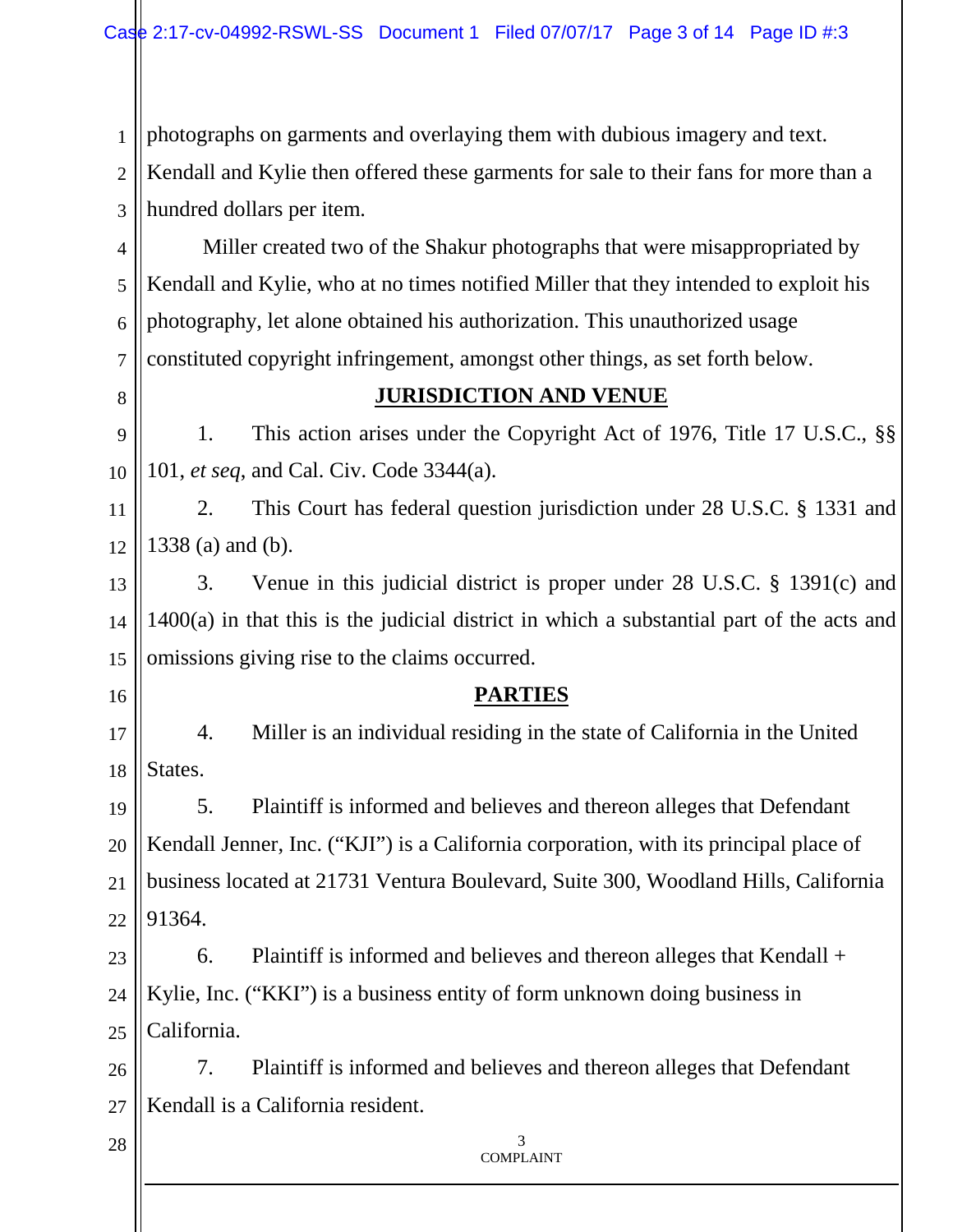1 2 8. Plaintiff is informed and believes and thereon alleges that Defendant Kylie is a California resident.

3 4 5 6 7 8 9 10 9. Defendants DOES 1 through 10, inclusive, are other parties not yet identified who have infringed Plaintiff's copyrights, have contributed to the infringement of Plaintiff's copyrights, or have engaged in one or more of the wrongful practices alleged herein. The true names, whether corporate, individual or otherwise, of Defendants 1 through 10, inclusive, are presently unknown to Plaintiff, which therefore sue said Defendants by such fictitious names, and will seek leave to amend this Complaint to show their true names and capacities when same have been ascertained.

11 12 13 14 15 16 17 18 19 10. Plaintiff is informed and believes and thereon alleges that at all times relevant hereto each of the Defendants was the agent, affiliate, officer, director, manager, principal, alter-ego, and/or employee of the remaining Defendants and was at all times acting within the scope of such agency, affiliation, alter-ego relationship and/or employment; and actively participated in or subsequently ratified and adopted, or both, each and all of the acts or conduct alleged, with full knowledge of all the facts and circumstances, including, but not limited to, full knowledge of each and every violation of Plaintiff's rights and the damages to Plaintiff proximately caused thereby.

20

28

# **CLAIMS RELATED TO SUBJECT PHOTOGRAPHS**

21 22 11. Miller created and owns all rights in two original photographs of Shakur ("Subject Photographs"). The Subject Photographs are set forth in the tables below.

23 24 12. The Subject Photographs were registered with the United States Copyright Office, with all formalities satisfied, before the infringement at issue.

25 26 27 13. Plaintiff is informed and believes and thereon alleges that Defendants accessed the Subject Photographs and then exploited them without the authorization of Plaintiff. Defendants, and each of them, exploited the Subject Photographs by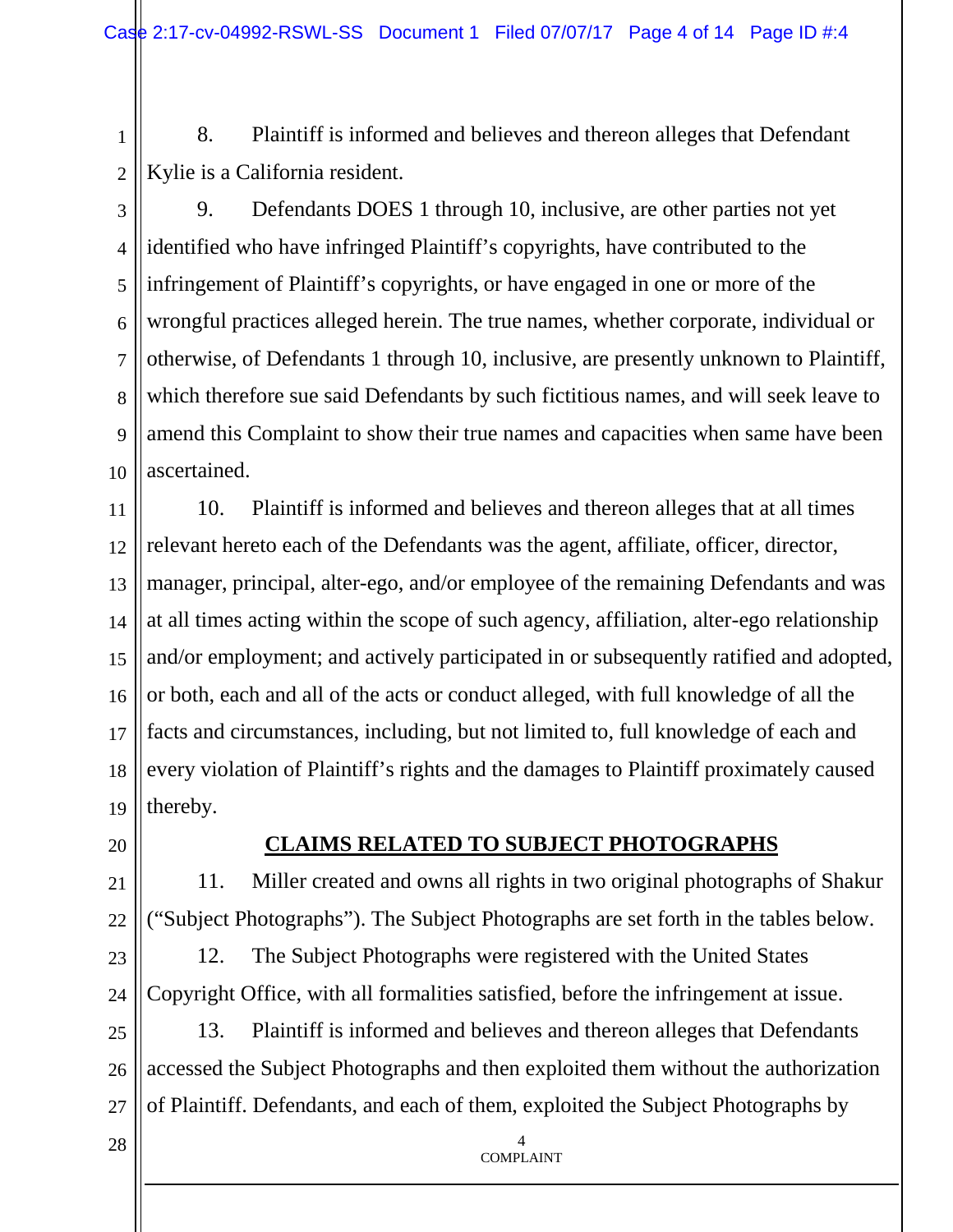incorporating same into products such as apparel (collectively the "Accused Product"). A non-inclusive exemplar of the Accused Products is set forth below alongside the corresponding photograph. These exemplars are not meant to encompass all Accused Products; the claims made herein are as to any product licensed, distributed and/or sold by Defendants, and/or each of them, that incorporate without permission, in whole or in part, one or both of the Subject Photographs. The Subject Photographs are referred to below as Subject Photograph A and Subject Photograph B, and the corresponding Accused Product style is identified as Accused Product A and Accused Product B:

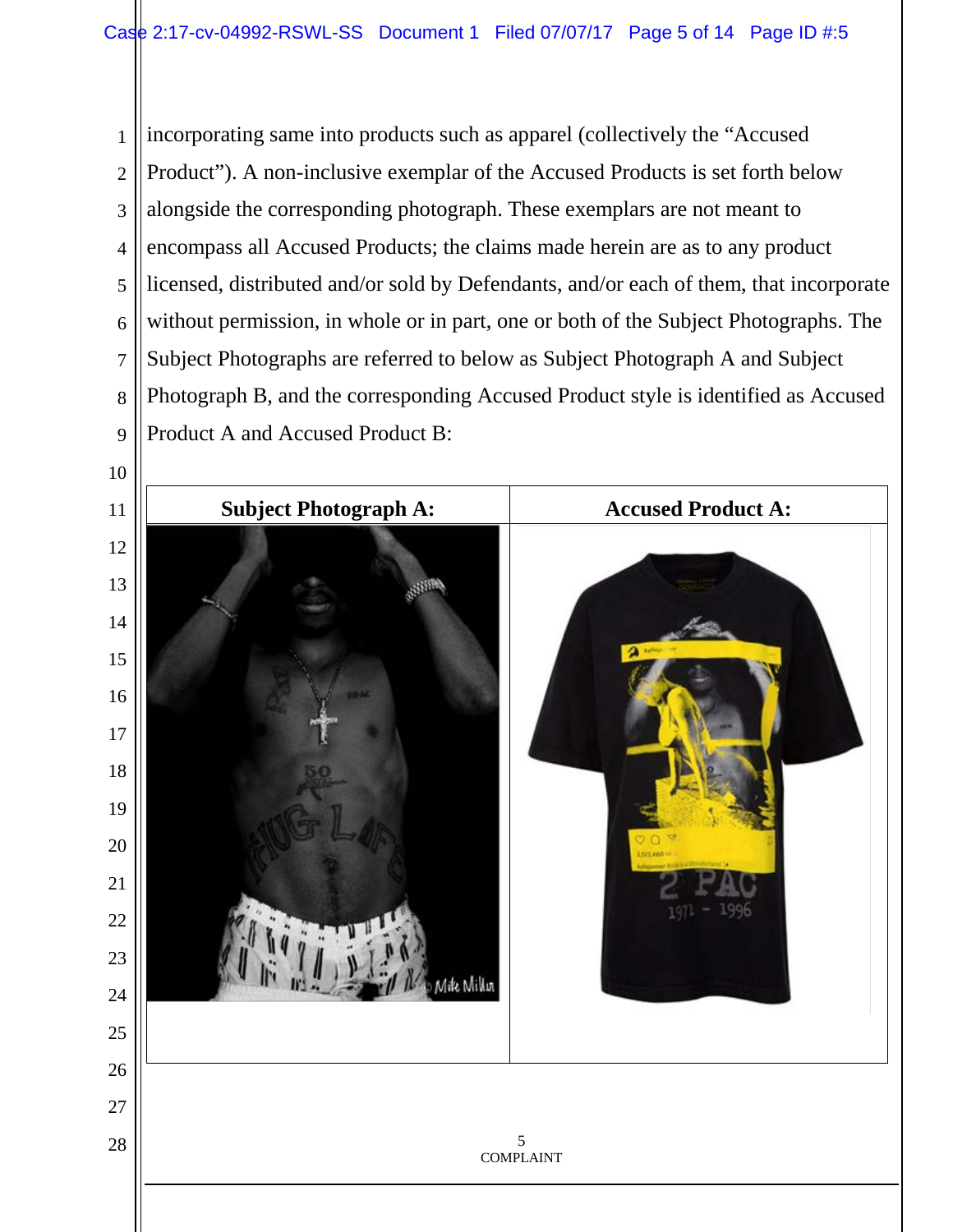

14. A comparison of the Subject Photographs with the corresponding images on the Accused Product reveals that the elements, composition, colors, arrangement, subject, lighting, angle, and overall appearance of the images are identical or at least substantially similar.

15. On information and belief, Plaintiff alleges that KKI, KJI, Kendall, and Kylie, along with DOE Defendants, were involved in creating and/or developing the Accused Product, and/or supplying, marketing distributing, selling, and otherwise providing the Accused Product to third parties, including without limitation, the public.

 16. Plaintiff at no time authorized Defendants, or any of them, to use the Subject Photographs as complained of herein.

> COMPLAINT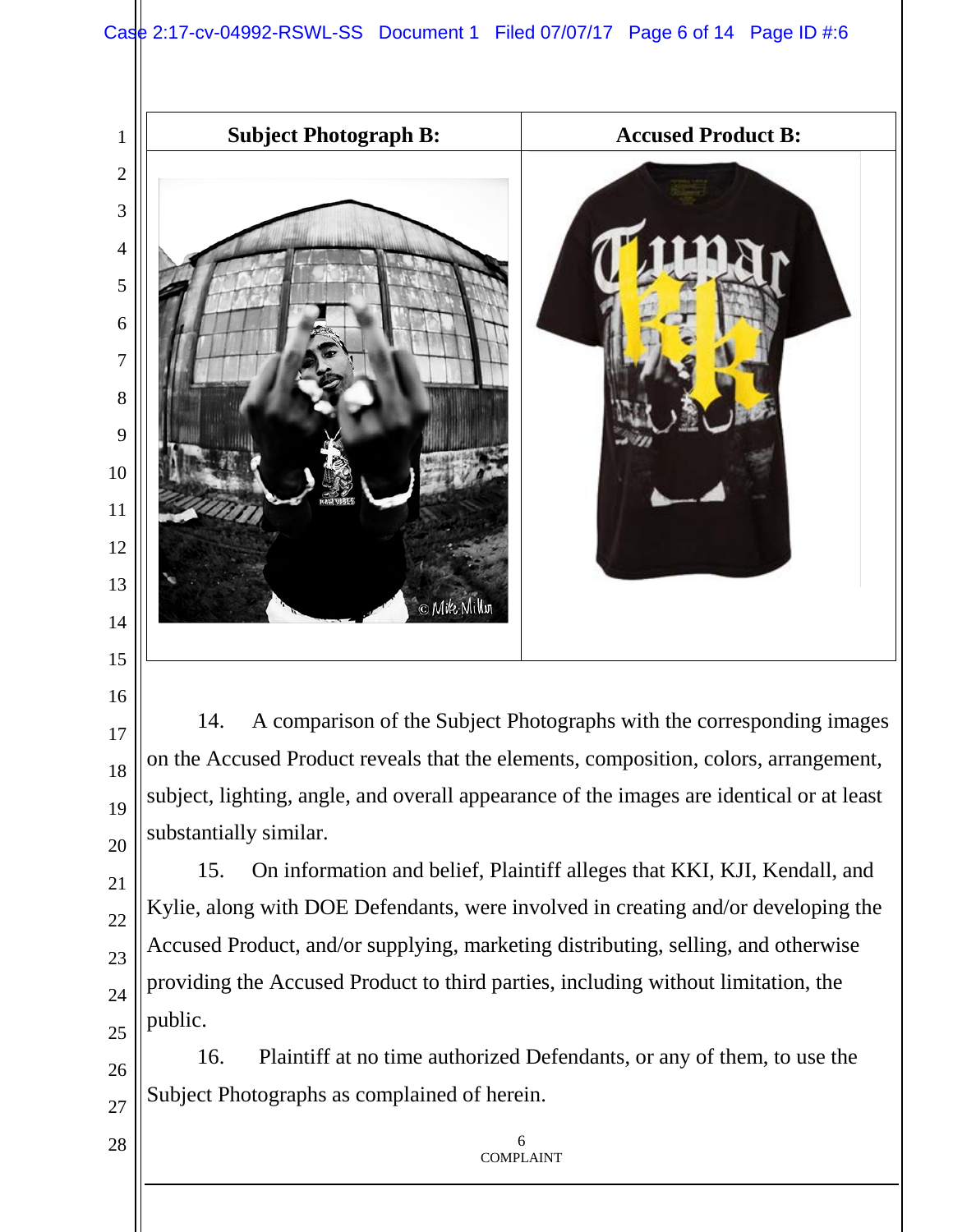1 2

3

4

5

# **FIRST CLAIM FOR RELIEF**

(For Copyright Infringement – Against all Defendants, and Each) 17. Miller repeats, re-alleges, and incorporates herein by reference as though fully set forth, the allegations contained in the preceding paragraphs of this Complaint.

6 7 8 9 10 11 12 18. Miller is informed and believes and thereon alleges that Defendants, and each of them, had access to the Subject Photographs, including, without limitation, through viewing the Subject Photographs in or on Miller publications, profiles, exhibitions, websites and/or through other authorized channels, over the internet, including without limitation as accessed via a search engine, or through a third-party source. Access is also established by the striking similarity of the Subject Photographs and the photographs on the Accused Product.

13 14 15 19. Miller is further informed and believes and thereon alleges that certain Defendants have an ongoing business relationship with one or more of the other Defendants, and that those parties conspired to traffic in the Accused Product.

16 17 18 19 20. Miller is informed and believes and thereon alleges that, without Plaintiff's authorization, Defendants, and each of them, distributed, marketed and sold product bearing images that are identical to, or substantially similar to, the Subject Photographs.

20 21 22 23 21. Miller is informed and believes and thereon alleges that Defendants, and each of them, infringed Miller copyrights by creating an infringing works from the Subject Photographs and then marketing, distributing, and selling the Accused Products to the public.

24 25 26 22. Defendants, and each of them, infringed Miller's rights by copying the Subject Photographs, and distributing the Accused Products, without Miller's authorization or consent.

27

28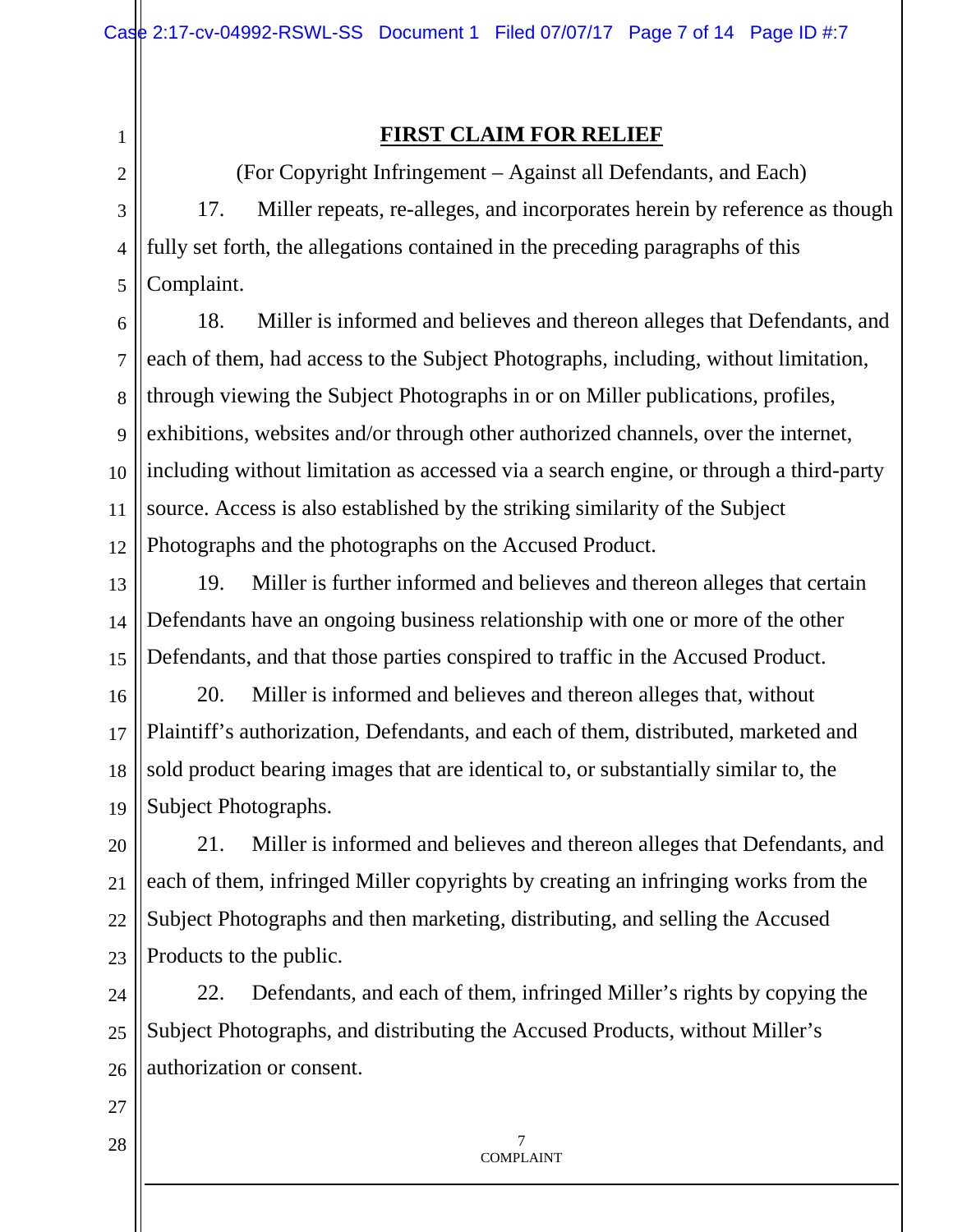1

23. Due to Defendants', and each of their, acts of infringement, Miller has suffered actual, general and special damages in an amount to be established at trial.

2

3 4 5 6 7 8 24. Due to Defendants' acts of copyright infringement as alleged herein, Defendants, and each of them, have obtained direct and indirect profits they would not otherwise have realized but for their infringement of Miller's rights in the Subject Photographs. As such, Miller is entitled to disgorgement of Defendants' profits directly and indirectly attributable to Defendants' infringement of his rights in the Subject Photographs in an amount to be established at trial.

9 10 11 25. Miller registered the Subject Photographs with the U.S. Copyright Office before the commission of the infringement at issue and on that basis seeks statutory damages in an amount up to \$150,000.00 per photograph per the Copyright Act.

12 13 14 15 16 26. Miller is informed and believes and thereon alleges that Defendants, and each of their, conduct as alleged herein was willful, reckless, and/or with knowledge, subjecting Defendants, and each of them, to enhanced statutory damages, claims for costs and attorneys' fees, and/or a preclusion from deducting certain costs when calculating disgorgeable profits.

17

## **SECOND CLAIM FOR RELIEF**

18 19 (For Vicarious and/or Contributory Copyright Infringement – Against all Defendants, and Each)

20 21 22 27. Miller repeats, re-alleges, and incorporates herein by reference as though fully set forth, the allegations contained in the preceding paragraphs of this Complaint.

23 24 25 26 27 28. Miller is informed and believes and thereon alleges that Defendants knowingly induced, participated in, aided and abetted in and profited from the illegal reproduction and distribution of the Subject Photographs as alleged hereinabove. Specifically, the retailer Defendant transacted with the wholesaler Defendant, and the wholesaler Defendant transacted with its suppliers, in a concerted effort to create,

> 8 COMPLAINT

28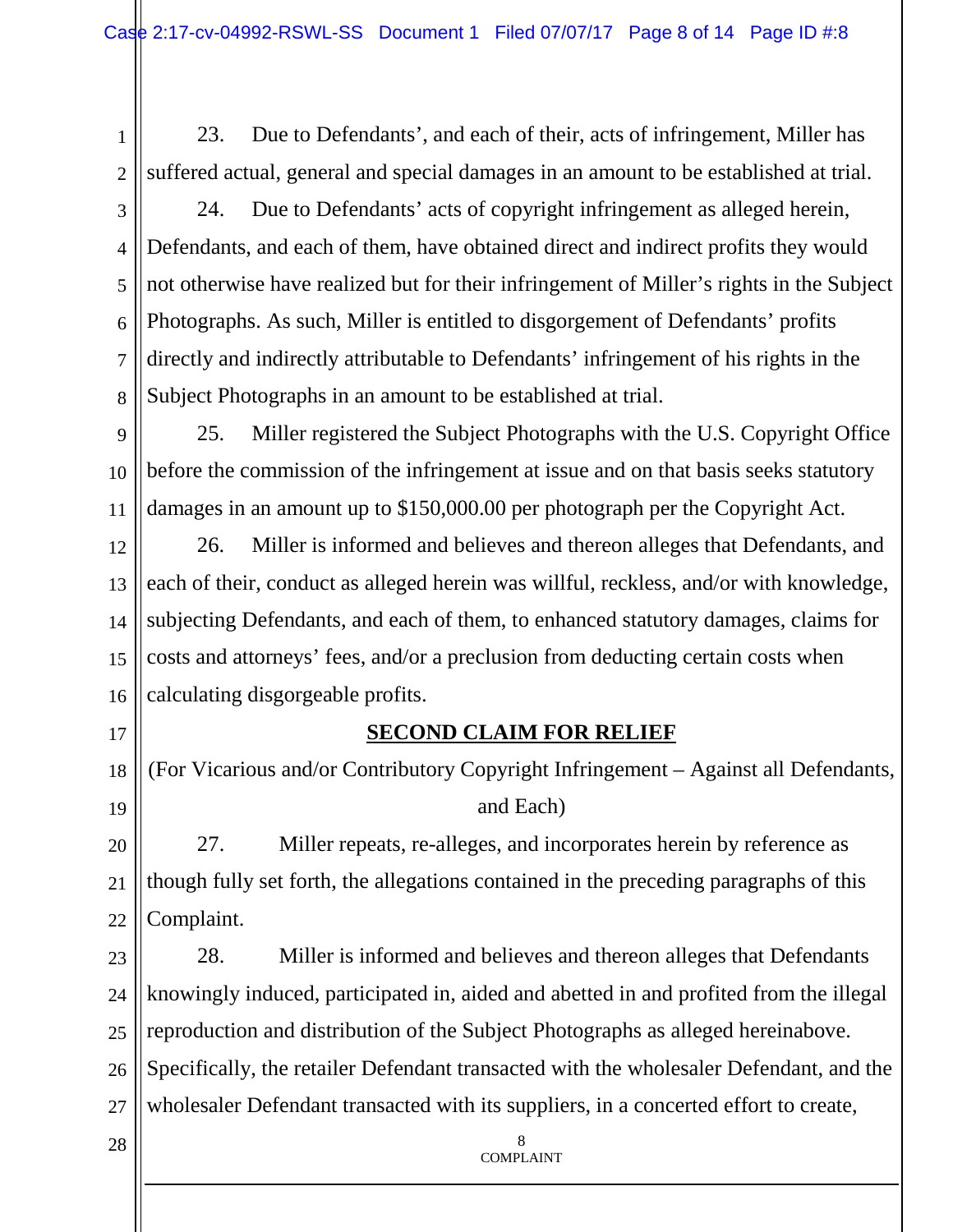1 2 3 distribute, and sell the Accused Product. And, Defendants, and each of them, realized profits through their respective obtainment, sales and distribution of the Accused Products.

4 5 6 7 8 9 10 11 29. Miller is informed and believes and thereon alleges that Defendants, and each of them, are vicariously liable for the infringement alleged herein because they had the right and ability to supervise the infringing conduct and because they had a direct financial interest in the infringing conduct. Specifically, each Defendant in the supply chain had the ability to oversee the development and distribution of the product as engaged in by the party from which it obtained the Accused Products, or component thereof. And, Defendants, and each of them, realized profits through their respective obtainment, sales and distribution of the Accused Products.

12 13 14 15 16 30. By reason of Defendants', and each of their, acts of contributory and vicarious infringement as alleged above, Miller has suffered and will continue to suffer substantial damages to his business in an amount to be established at trial, as well as additional actual, general and special damages in an amount to be established at trial.

17 18 19 31. Miller registered the Subject Photographs with the U.S. Copyright Office before the commission of the infringement at issue and on that basis seeks statutory damages in an amount up to \$150,000.00 per photograph per the Copyright Act.

20 21 22 23 24 25 32. Due to Defendants' acts of copyright infringement as alleged herein, Defendants, and each of them, have obtained direct and indirect profits they would not otherwise have realized but for their infringement of Miller's rights in the Subject Photographs. As such, Miller is entitled to disgorgement of Defendants' profits directly and indirectly attributable to Defendants' infringement of his rights in the Subject Photographs, in an amount to be established at trial.

26 27 33. Miller is informed and believes and thereon alleges that Defendants, and each of their, conduct as alleged herein was willful, reckless, and/or with knowledge,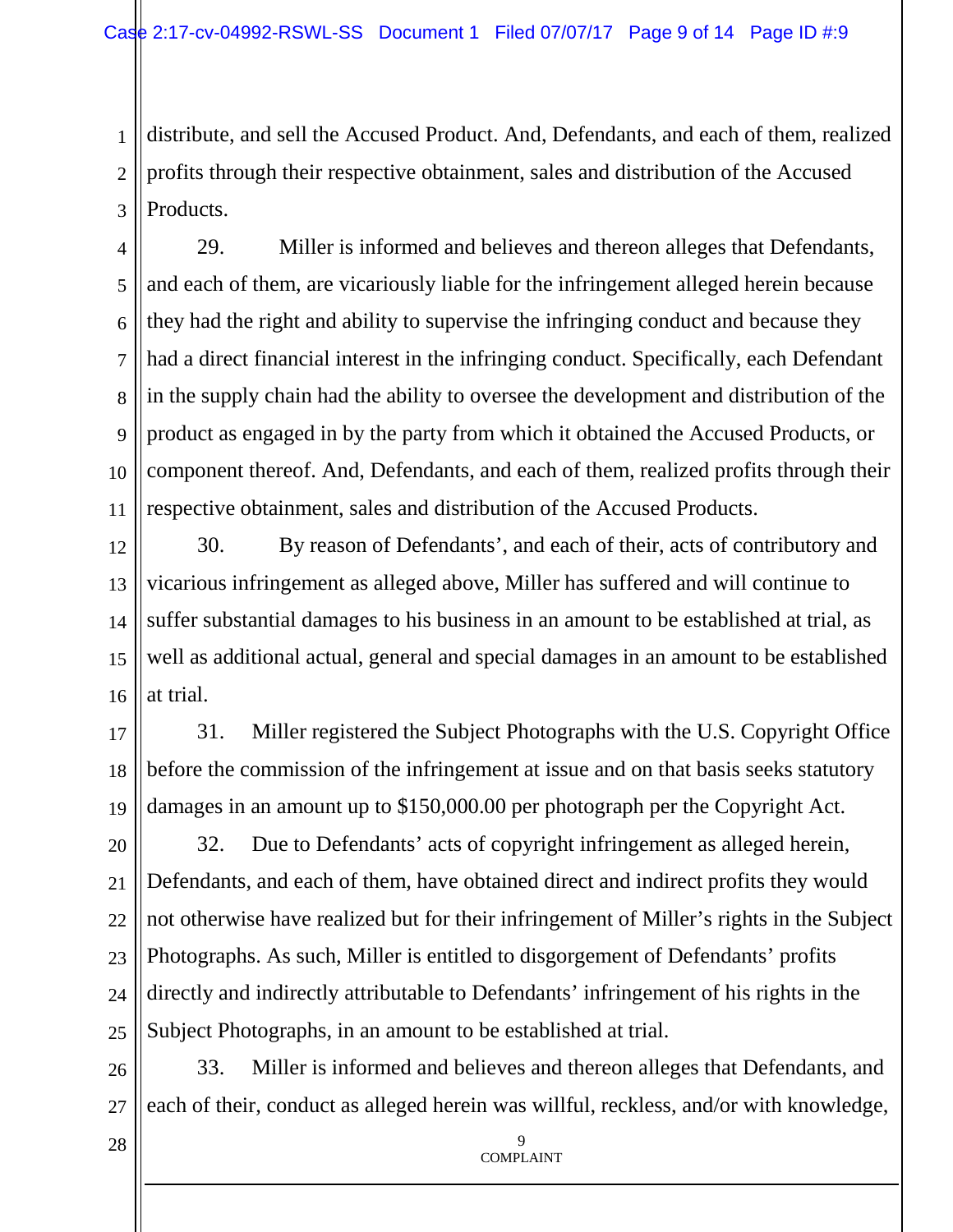1 2 3 subjecting Defendants, and each of them, to enhanced statutory damages, claims for costs and attorneys' fees, and/or a preclusion from deducting certain costs when calculating disgorgeable profits.

4

5

6

23

24

25

26

27

28

## **THIRD CLAIM FOR RELIEF**

(For Violations of the Digital Millennium Copyright Act (17 U.S.C. §1202 – Against all Defendants, and Each))

7 8 9 34. Miller repeats, re-alleges, and incorporates herein by reference as though fully set forth, the allegations contained in the preceding paragraphs of this Complaint.

10 11 12 13 14 15 16 17 18 19 20 35. Miller is informed and believes and thereon alleges that Defendants, and each of them, violated 17 U.S.C. §1202(b) by intentionally removing and/or altering the copyright management information on the copy of at least one Subject Photograph ("Mislabeled Copy"), and distributing copyright management information for the Mislabeled Copy with knowledge that the copyright management information had been removed or altered without authority of the copyright owner or the law, and distributing and publicly displaying the Mislabeled Copy, knowing that copyright management information had been removed or altered without authority of the copyright owner or the law, and knowing, or, with respect to civil remedies under section 1203, having reasonable grounds to know, that the conduct would induce, enable, facilitate, or conceal an infringement of any right under this title.

21 22 36. The removal of Miller's name authorship information and addition of Kylie's name and information can be can be seen in the comparison below: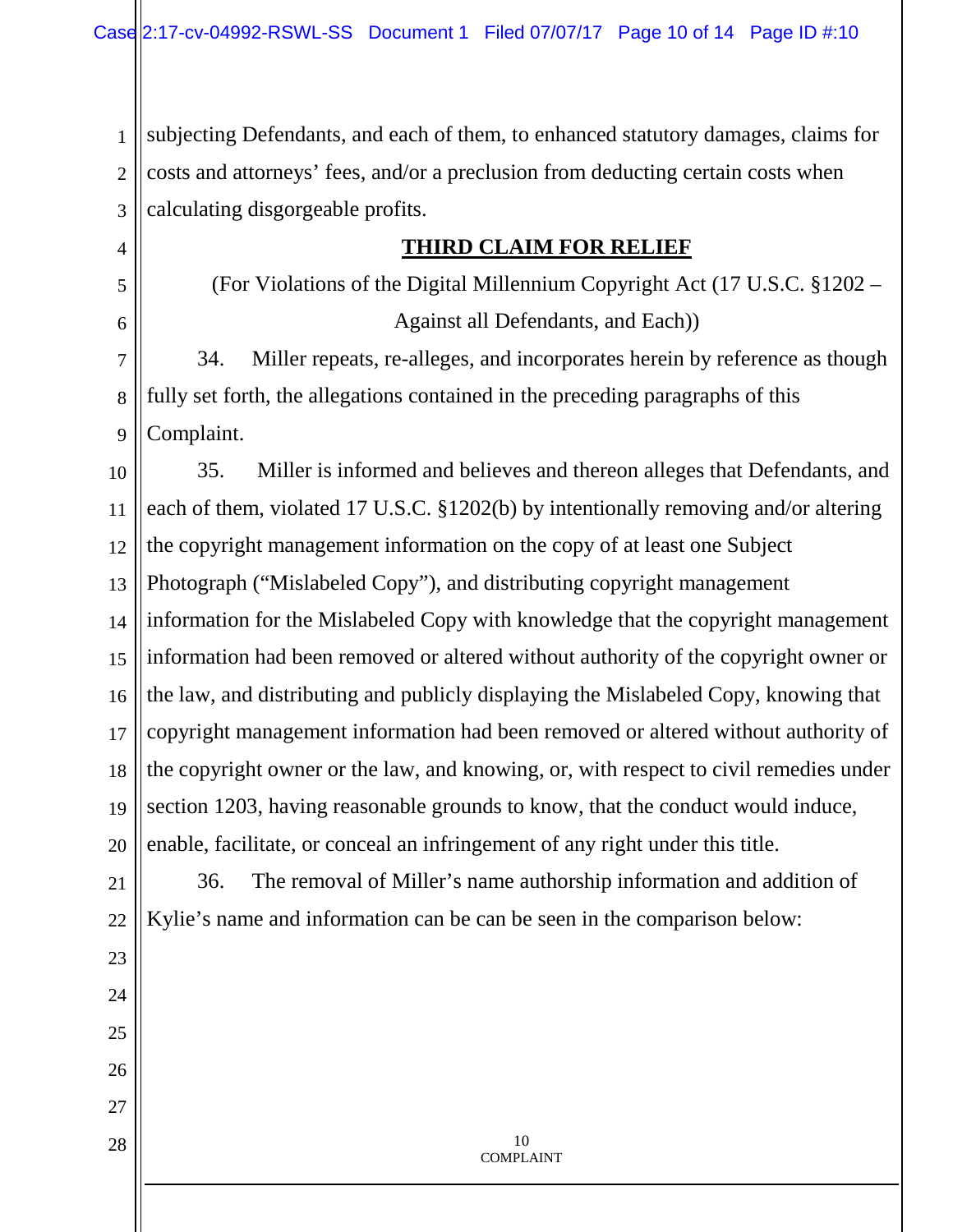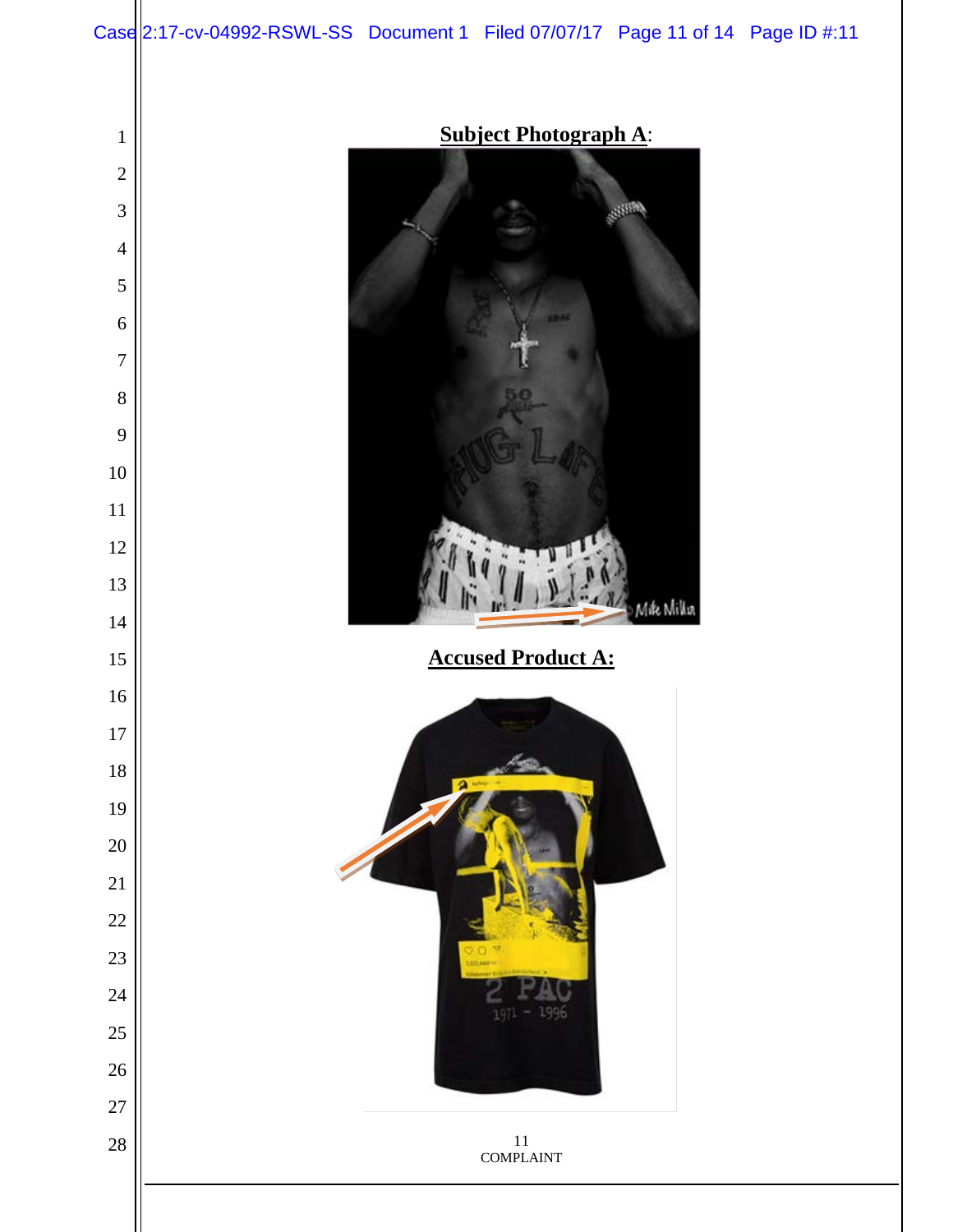1 2 3 37. Miller is informed and believes and thereon alleges that Defendants, and each of them, knowingly removed and altered the copyright management information on the Mislabeled Copy.

4 5 6 7 38. The above conduct is in violation of the Digital Millennium Copyright Act and exposes Defendants, and each of them, to additional and enhanced common law and statutory damages and penalties pursuant to 17 USC § 1203 and other applicable law.

8 9 10 39. Miller is informed and believes and thereon alleges that Defendants, and each of their, conduct as alleged herein was willful, reckless, and/or with knowledge, and Plaintiff resultantly seeks enhanced damage and penalties.

11

12

21

22

23

24

25

26

27

28

## **FOURTH CLAIM FOR RELIEF**

(Misappropriation of Likeness in Violation of Cal. Civ. Code 3344(a))

13 14 15 40. Miller repeats, re-alleges, and incorporates herein by reference as though fully set forth, the allegations contained in the preceding paragraphs of this Complaint.

16 17 18 19 20 41. Miller is informed and believes and thereon alleges that Defendants, and each of them, knowingly used Miller's name for purposes of advertising or selling, or soliciting purchases of, Defendants', and each of their, products, merchandise, goods, or services, and did so without Plaintiff's consent. Such usage is illustrated below:

**Accused Product B**: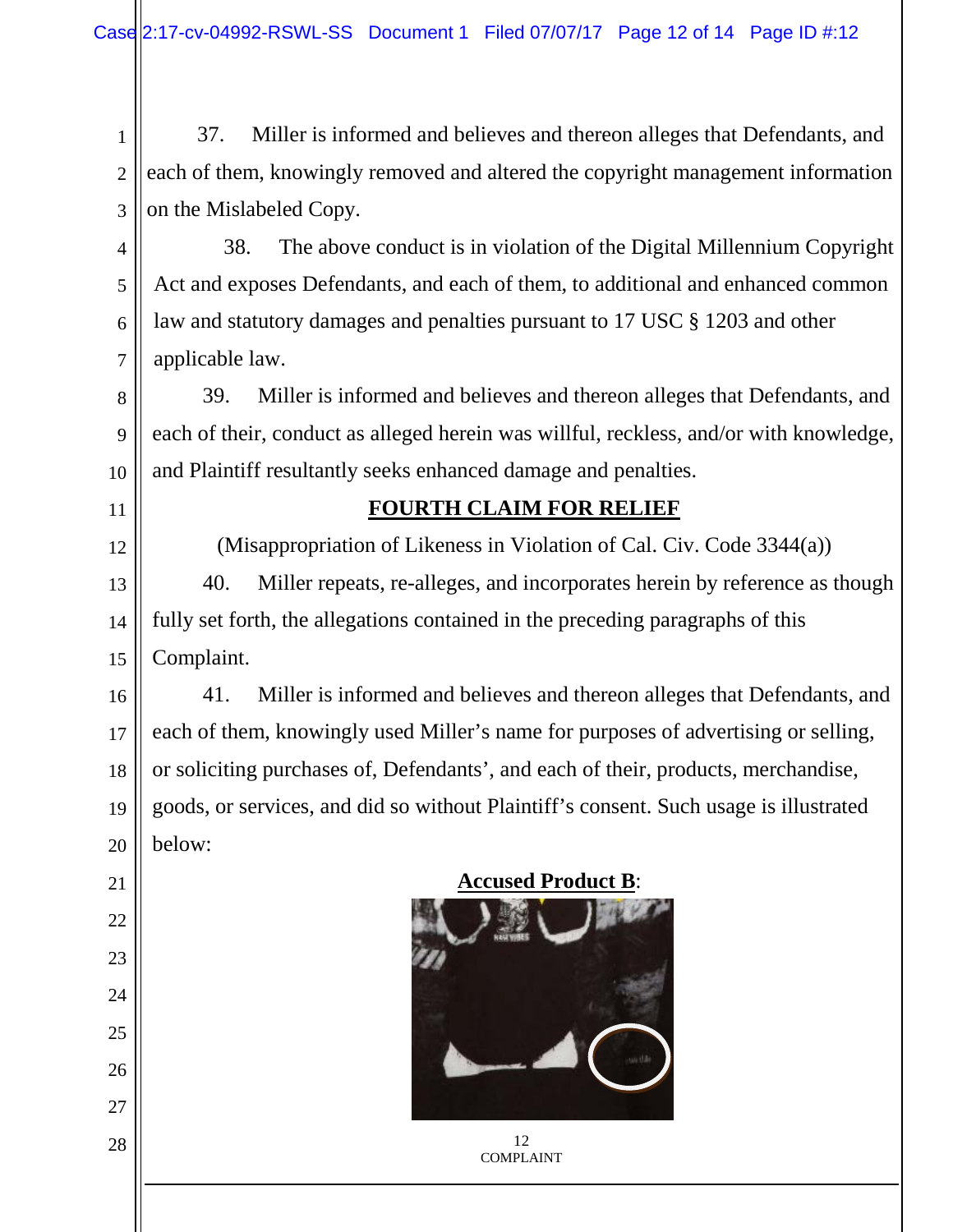13 COMPLAINT 1 2 3 4 5 6 7 8 9 10 11 12 13 14 15 16 17 18 19 20 21 22 23 24 25 26 27 28 42. Miller is informed and believes and thereon alleges that Defendants, and each of them, knowingly used Miller's name in order to advertise and market KKI and their products and services in violation of this law, exposing Defendants, and each of them, to damages, costs, and attorneys' fees. Such use resulted in injury to Miller. 43. Miller is informed and believes and thereon alleges that Defendants, and each of their, conduct as alleged herein was willful, reckless, and/or with knowledge. 44. The above-referenced use of the Miller name violates Cal. Civ. Code 3344(a) and subjects Defendants, and each of them to statutory damages and penalties, including punitive damages. **PRAYER FOR RELIEF** Wherefore, Plaintiff prays for judgment as follows: **Against All Defendants** With Respect to Each Claim for Relief a. That Defendants, their affiliates, agents, and employees be enjoined from infringing Plaintiff's copyrights in and to the Subject Photographs. b. That Plaintiff be awarded all profits of Defendants, and each, plus all losses of Plaintiff, plus any other monetary advantage gained by the Defendants through their infringement, the exact sum to be proven at the time of trial, or, if elected before final judgment, statutory damages to the extent they are available under the Copyright Act, 17 U.S.C. §§ 504, *et seq.*; c. That Plaintiff be awarded its costs and attorneys' fees to the extent they are available under the Copyright Act U.S.C. §§ 505, 1203, *et seq.*, and Cal. Civ. Code 3344(g). d. That a trust be entered over all Accused Products, and all profits realized through the sales and distribution of said product;